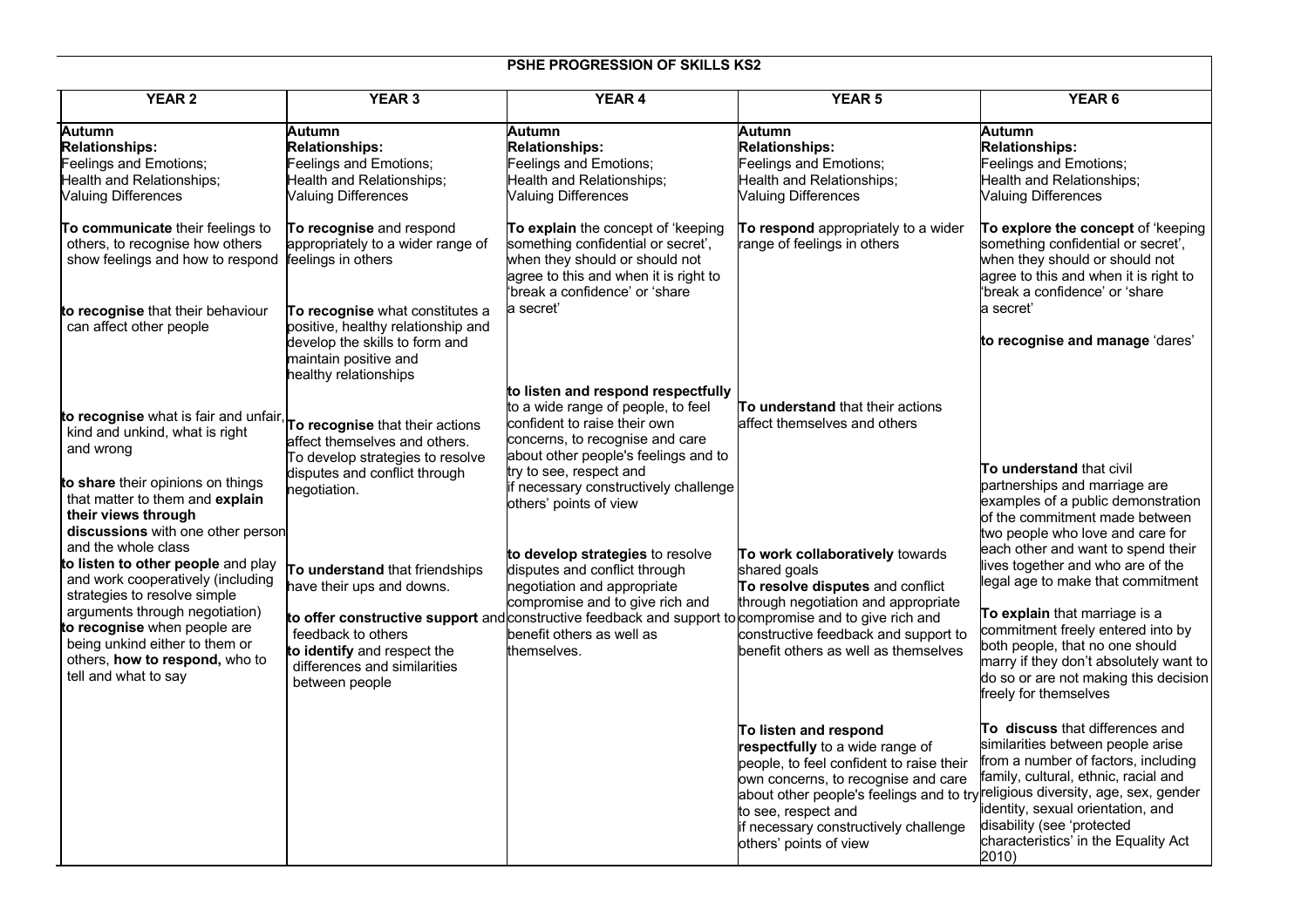| to recognise different types of<br>teasing and bullying,<br>to understand that these are wrong<br>and unacceptable                                                                                        | To develop strategies to resist<br>teasing or bullying, if they<br>experience or witness it, whom to are willing to share with their most<br>go to and how to get help                                               | to understand personal<br>boundaries; to identify what they<br>special people; friends; classmates<br>and others; and that we all have<br>rights to privacy |                                                                                                                                                                                                                                                                               | to realise the nature and<br>consequences of discrimination,<br>teasing, bullying and aggressive<br>behaviours (including cyber bullying,<br>use of prejudice-based language,<br>trolling', how to respond and ask<br>for help)<br>to recognise and<br>challenge stereotypes<br>To explain the difference between,<br>and the terms associated with, sex,<br>gender identity and<br>sexual orientation<br>that forcing anyone to marry is a<br>crime; that support is available to<br>protect and prevent people from<br>being forced into marriage and to<br>know how to get support for them<br>self or others<br>To discuss that two people who<br>love and care for one another can be<br>in a committed relationship and not<br>be married or in a civil partnership |  |
|-----------------------------------------------------------------------------------------------------------------------------------------------------------------------------------------------------------|----------------------------------------------------------------------------------------------------------------------------------------------------------------------------------------------------------------------|-------------------------------------------------------------------------------------------------------------------------------------------------------------|-------------------------------------------------------------------------------------------------------------------------------------------------------------------------------------------------------------------------------------------------------------------------------|---------------------------------------------------------------------------------------------------------------------------------------------------------------------------------------------------------------------------------------------------------------------------------------------------------------------------------------------------------------------------------------------------------------------------------------------------------------------------------------------------------------------------------------------------------------------------------------------------------------------------------------------------------------------------------------------------------------------------------------------------------------------------|--|
| Spring<br>Living in the Wider World:<br>Rights and Responsibilities;<br>Environment;<br>Money                                                                                                             | Spring<br><b>Living in the Wider World:</b><br><b>Rights and Responsibilities;</b><br>Environment:<br>Money - Can we swap this with<br><b>Summer Health and Wellbeing?</b>                                           | Spring<br>Living in the Wider World:<br>Rights and Responsibilities;<br>Environment:<br>Money                                                               | Spring<br>Living in the Wider World:<br>Rights and Responsibilities;<br>Environment:<br>Money                                                                                                                                                                                 | Spring<br>Living in the Wider World:<br>Rights and Responsibilities;<br>Environment:<br>Money                                                                                                                                                                                                                                                                                                                                                                                                                                                                                                                                                                                                                                                                             |  |
| to explain how they can contribute<br>to the life of the classroom<br>and school<br>to construct, and agree to follow,<br>group, class and school rules and<br>to understand how these rules<br>help them | To understand why and how rules<br>and laws that protect them and<br>others are made and enforced,<br>why different rules are needed in<br>different situations and how to take<br>part in making and changing rules | To recognise that there are human<br>rights, that are there to protect<br>everyone.                                                                         | To discuss the relationship between<br>rights and responsibilities.<br>To explain the importance of having<br>compassion towards others; shared<br>responsibilities we all have for caring<br>for other people and living things; how<br>to show care and concern for others. | to research, discuss and<br>debate topical issues, problems and<br>events that are of concern to them<br>and offer their recommendations to<br>appropriate people                                                                                                                                                                                                                                                                                                                                                                                                                                                                                                                                                                                                         |  |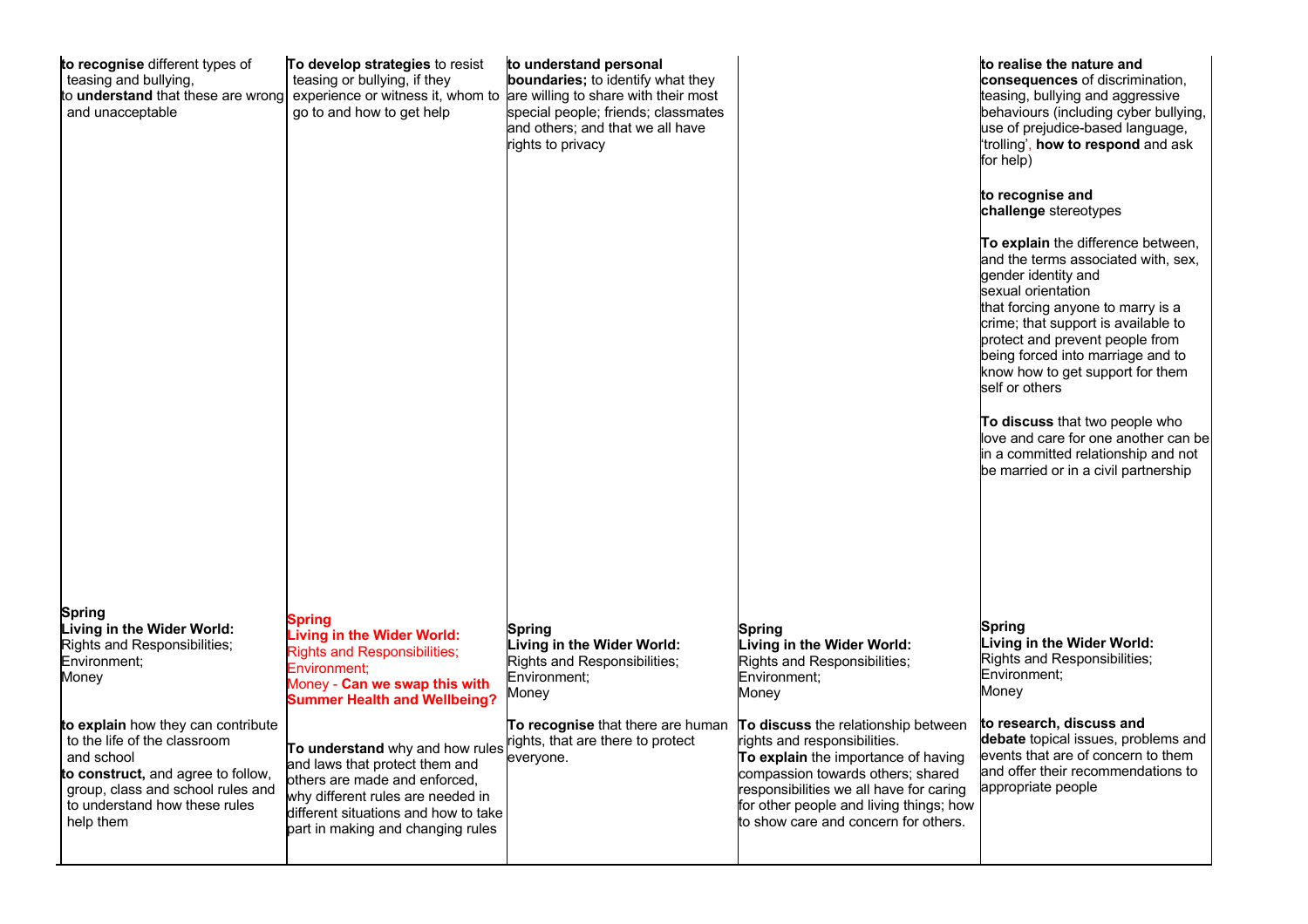| to speak about the 'special people'<br>who work in their community and<br>who are responsible for looking<br>after them and protecting them;<br>how people contact those special<br>people when they need their help,<br>including dialling 999 in an<br>emergency.                                                                                        | To discuss people who are<br>responsible for helping them stay<br>healthy and safe; how they can<br>help these people to keep them<br>healthy and safe. Internet safety.<br>To explain what being part of a<br>community means. |                                                                                                                                                                                                                                                                                                                                                                                                                                     | To understand that there are basic<br>human rights shared by all peoples<br>and all societies and that children have the environment in school and at<br>their own special rights set out in the<br>United Nations Declaration of the<br>Rights of the Child. That these<br>universal rights are there to protect<br>everyone and have primacy both over<br>national law and family and community as female genital mutilation (FGM)<br>practices | to investigate ways of carrying out<br>shared responsibilities for protecting<br>home; and how everyday choices<br>can affect the environment.<br>to know that there are some cultural<br>practices which are against British<br>law and universal human rights, such                                                                                                                                                                                                             |
|------------------------------------------------------------------------------------------------------------------------------------------------------------------------------------------------------------------------------------------------------------------------------------------------------------------------------------------------------------|---------------------------------------------------------------------------------------------------------------------------------------------------------------------------------------------------------------------------------|-------------------------------------------------------------------------------------------------------------------------------------------------------------------------------------------------------------------------------------------------------------------------------------------------------------------------------------------------------------------------------------------------------------------------------------|---------------------------------------------------------------------------------------------------------------------------------------------------------------------------------------------------------------------------------------------------------------------------------------------------------------------------------------------------------------------------------------------------------------------------------------------------|-----------------------------------------------------------------------------------------------------------------------------------------------------------------------------------------------------------------------------------------------------------------------------------------------------------------------------------------------------------------------------------------------------------------------------------------------------------------------------------|
| to explain that they belong to<br>different groups and communities<br>such as family and school<br>what improves and harms their<br>local, natural and built<br>environments and to develop<br>strategies and skills needed to<br>care for these (including<br>conserving energy)                                                                          |                                                                                                                                                                                                                                 | to appreciate the range of national,<br>regional, religious and ethnic<br>identities in the United Kingdom<br>to consider the lives of people living<br>in other places, and people with<br>different values and customs<br>to consider that resources can be<br>allocated in different ways and that<br>these economic choices affect<br>individuals, communities and the<br>sustainability of the environment<br>across the world | To explain that they have different<br>kinds of responsibilities, rights and<br>duties at home, at school, in the<br>community and towards the<br>environment; to continue to develop<br>the skills to exercise<br>these responsibilities<br>To resolve differences by looking at<br>alternatives, seeing and respecting<br>others' points of view, making<br>decisions and explaining choices                                                    | To understand that resources can<br>be allocated in different ways and<br>that these economic choices affect<br>individuals, communities and the<br>sustainability of the environment<br>across the world<br>to critically examine what is<br>presented to them in social media<br>and why it is important to do so;<br>understand how information<br>contained in social media can<br>misrepresent or mislead; the<br>importance of being careful what<br>they forward to others |
| to explain that money comes from<br>different sources and can be used<br>for different purposes, including the enterprise and begin to develop<br>concepts of spending and saving<br>about the role money plays in their<br>lives including how to keep it<br>safe, to make choices about<br>spending or saving money and<br>what influences those choices | To explain what is meant by<br>enterprise skills.                                                                                                                                                                               | plays in their own and others' lives,<br>including how to manage their<br>money and about being a critical<br>consumer.<br>to develop an initial understanding of<br>the concepts of 'interest', 'loan'                                                                                                                                                                                                                             | to understand about the role money To understand about the role money<br>plays in their own and others' lives,<br>including how to manage their money<br>and about being a critical consumer<br>To develop an initial understanding of<br>the concepts of 'interest', 'loan', 'debt',<br>and 'tax' (e.g. their contribution to<br>society through the payment of VAT)                                                                             | Yr 6 financial unit taught in Summer<br>term.                                                                                                                                                                                                                                                                                                                                                                                                                                     |
| Summer<br><b>Health and Wellbeing:</b><br>Healthy Lifestyles;<br>Growing and Changing;<br>Keeping Safe                                                                                                                                                                                                                                                     | Summer<br><b>Health and Wellbeing:</b><br><b>Healthy Lifestyles;</b><br><b>Growing and Changing;</b>                                                                                                                            | Summer<br><b>Health and Wellbeing:</b><br>Healthy Lifestyles;<br>Growing and Changing;<br>Keeping Safe                                                                                                                                                                                                                                                                                                                              | <b>Summer</b><br><b>Health and Wellbeing:</b><br>Healthy Lifestyles;<br>Growing and Changing;<br>Keeping Safe                                                                                                                                                                                                                                                                                                                                     | Summer<br><b>Health and Wellbeing:</b><br>Healthy Lifestyles;<br>Growing and Changing;<br>Keeping Safe                                                                                                                                                                                                                                                                                                                                                                            |
| <b>Pexplain</b> what constitutes, and how<br>to maintain, a healthy lifestyle<br>including the benefits of physical<br>activity, rest, healthy eating and<br>dental health                                                                                                                                                                                 | <b>Keeping Safe</b><br>To understand the concept of a<br>'balanced lifestyle'                                                                                                                                                   | to make informed<br>choices (including recognising that<br>choices can have positive, neutral<br>and negative consequences).<br>to begin to understand the concept choices (including recognising that<br>of a 'balanced lifestyle' that bacteria<br>and viruses can affect health and                                                                                                                                              | To list what positively and negatively<br>affects their physical, mental and<br>emotional health<br>How to make informed<br>choices can have positive, neutral and                                                                                                                                                                                                                                                                                | to recognise how images in the<br>media (and online) do not always<br>reflect reality and can affect how<br>people feel about themselves<br>mentally.                                                                                                                                                                                                                                                                                                                             |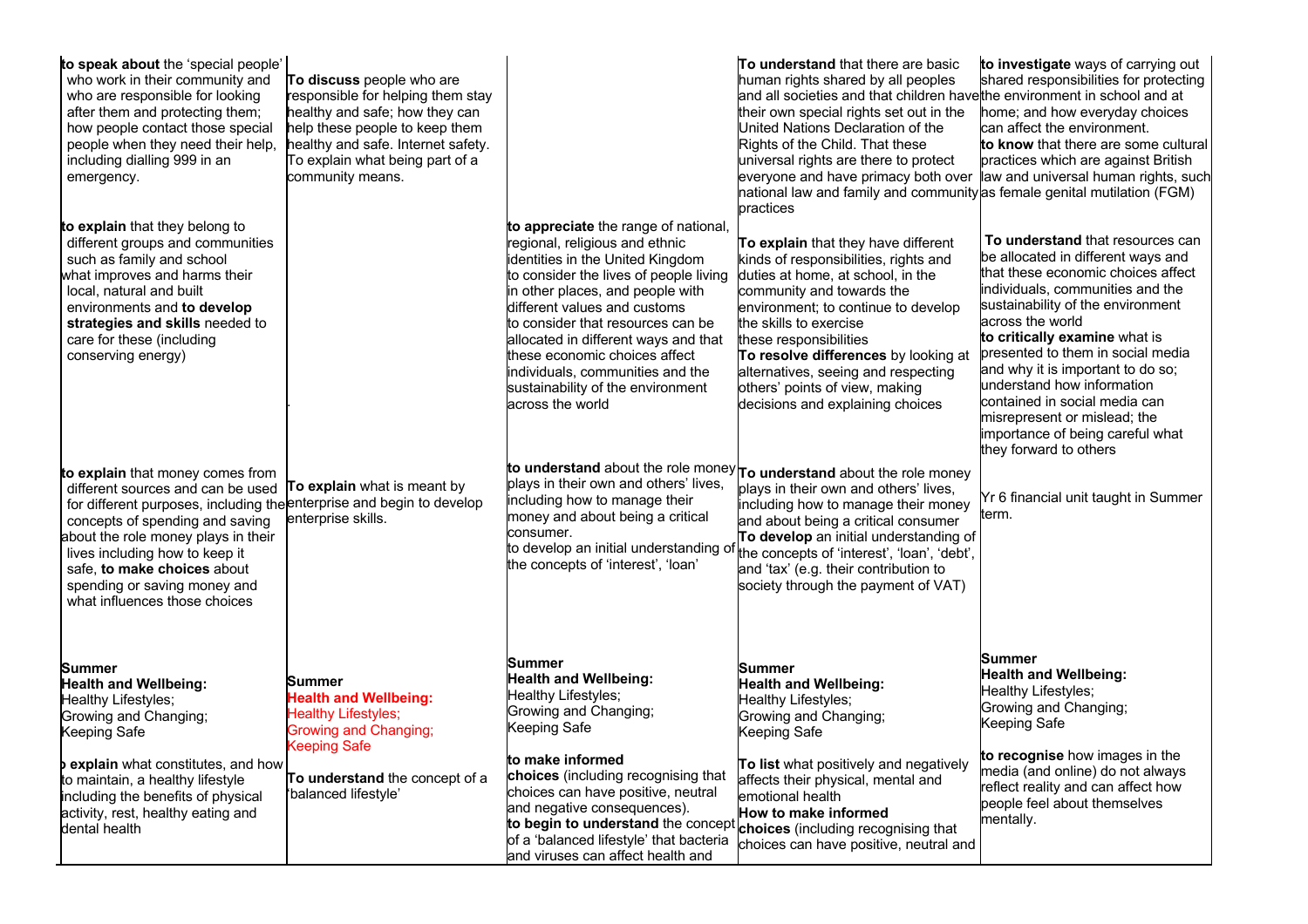| recognise what they like and<br>dislike, how to make real, informed<br>choices that improve their physical<br>and emotional health, to recognise<br>that choices can have good and not<br>so good consequences<br><b>b think about</b> themselves, to learn<br>from their experiences, to recognise<br>and celebrate their strengths<br>and set simple but<br>challenging goals<br>about good and not so good<br>feelings, a vocabulary to<br>describe their feelings to others<br>about change and loss and the<br>associated feelings (including<br>moving home, losing toys, pets or<br>friends) | To recognise opportunities and<br>develop the skills to make their<br>own choices about food. | that following simple routines can<br>reduce their spread                                                         | negative consequences) and to begin To understand what is meant by the<br>to understand the concept of a<br>'balanced lifestyle'<br>To recognise opportunities and<br>develop the skills to make their own<br>choices about food, understanding<br>what might influence their choices and<br>the benefits of eating a balanced diet                      | term 'habit' and why habits can be<br>hard to change                                                                                                                                                                                           |
|-----------------------------------------------------------------------------------------------------------------------------------------------------------------------------------------------------------------------------------------------------------------------------------------------------------------------------------------------------------------------------------------------------------------------------------------------------------------------------------------------------------------------------------------------------------------------------------------------------|-----------------------------------------------------------------------------------------------|-------------------------------------------------------------------------------------------------------------------|----------------------------------------------------------------------------------------------------------------------------------------------------------------------------------------------------------------------------------------------------------------------------------------------------------------------------------------------------------|------------------------------------------------------------------------------------------------------------------------------------------------------------------------------------------------------------------------------------------------|
| To say how some diseases are<br>spread and can be controlled; the<br>responsibilities they have for their<br>own health and that of others;<br>to develop simple skills to help<br>prevent diseases spreading                                                                                                                                                                                                                                                                                                                                                                                       | To discuss what is meant by the<br>term 'habit' and why habits can be<br>hard to change       | to differentiate between the terms,<br>'risk', 'danger' and 'hazard'                                              | To recognise, predict and<br>assess risks in different situations and drugs (including alcohol, tobacco<br>decide how to manage them<br>responsibly (including sensible road<br>use and risks in their local<br>environment) and to use this as an<br>opportunity to build resilience.<br>increased responsibility to keep<br>themselves and others safe | To explain which, why and how,<br>commonly available substances and<br>and 'energy drinks') can damage<br>their immediate and future health<br>and safety; that some<br>are restricted, and some are illegal to<br>own, use and give to others |
| to explain about the process of<br>growing from young to old and how<br>people's needs change<br>to explain about growing and<br>changing and new opportunities<br>and responsibilities that increasing<br>independence may bring.                                                                                                                                                                                                                                                                                                                                                                  |                                                                                               | To explain how their body will, and<br>their emotions may, change as they<br>approach and move<br>through puberty | To cope with change, including<br>transitions (between key stages and<br>schools), loss.                                                                                                                                                                                                                                                                 | To understand how their body will,<br>and their emotions may, change as<br>they approach and move<br>through puberty                                                                                                                           |
| to name the main parts of the body<br>(including external genitalia) and<br>the bodily similarities and<br>differences between boys and<br>girls                                                                                                                                                                                                                                                                                                                                                                                                                                                    |                                                                                               |                                                                                                                   |                                                                                                                                                                                                                                                                                                                                                          | To explain about human<br>reproduction                                                                                                                                                                                                         |